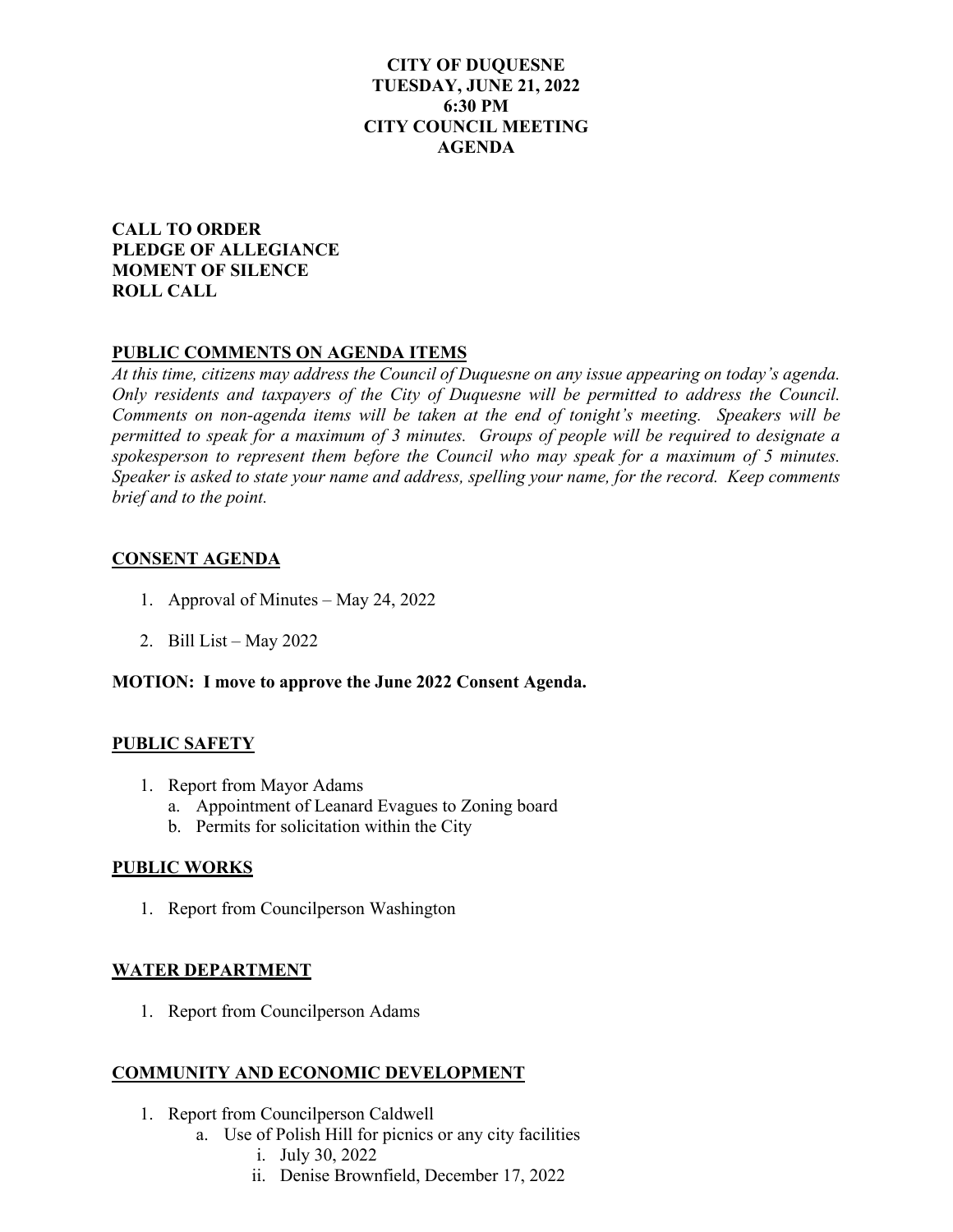b. Engineer Report – LaFranz Hemphill

## **ACCOUNTS AND FINANCE**

1. Report from Derek Artim

## **TREASURER**

1. Report from Maureen Strahl

## **CONTROLLER**

## **SOLICITOR**

1. Report from Solicitor Myron Sainovich

# **CITY MANAGER**

- 1. Report from Kelly Robertson
	- a. Mele & Mele & Sons
	- b. Purchasing of vacant Property
	- c. Vendors
	- d. Target Area

### **POLICE DEPARTMENT**

1. Report from Acting Chief Shaw

### **MOTION: I move to ratify the previous vote increasing the starting police salary and moving several officers to full pay.**

2. Police Reports

# **ACT 47 COORDINATOR**

1. Report from George Dougherty

### **FIRE DEPARTMENT**

1. Report from Chief Frank Cobb

### **POLICE CITIZEN'S REVIEW BOARD**

- 1. Report from Debra Chaffin
- 2. Police Civilian Review Board Request